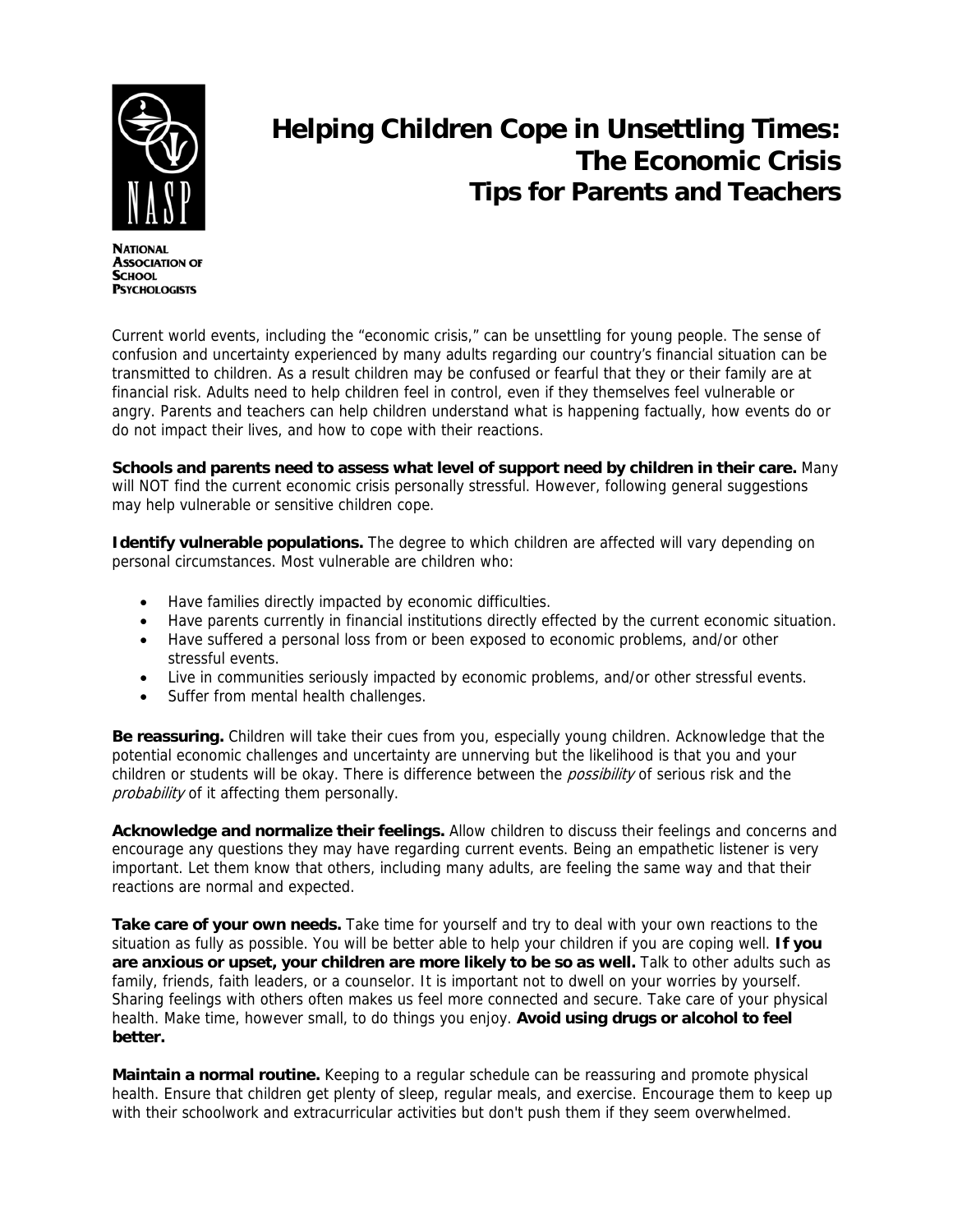**Spend family time.** Doing enjoyable activities with you reinforces your children's sense of stability and normalcy. Try to do things together, such as eat meals, read, play sports or games, go for walks or bike rides, or watch non-violent, non-stressful TV. When stressed, young children may also want more physical contact (e.g., hugs, holding hands, sitting on your lap, etc.). You know your children best, and your love and support are the most important factors to their sense of security.

**Emphasize people's resilience.** Focus on children's competencies in terms of their daily life and in other difficult times. Help them identify what they have done in the past that helped them cope when they were anxious or upset. As appropriate, remind them that the country, their community, and/or your family have weathered other challenges, including economic difficulties, and have come through even stronger.

**Be optimistic.** Even if the economic situation worsens, most people will be fine physically and will find ways to adjust emotionally to their losses. Resilience studies indicate that people who cope best are comfortable expressing strong emotions, surrounded by caring family and friends, keep a positive view of the future, and utilize problem solving skills.

**Be a good listener and observer.** Let children guide you as to how concerned they are or how much information they need. If they are not anxious or focused on current events, don't dwell on them. **You should not bring the current financial crisis to their attention if it does not appear they have any questions and/or that it is generating stress.** But be available to answer their questions to the best of your ability. Young children may not be able to express themselves verbally. Pay attention to changes in their behavior or social interactions. Most school age children and adolescents can discuss their concerns although they may need you to provide an "opening" to start a conversation. Don't push, but ask what they think about current events. Even if they don't want or need to talk now, they may later. They will know you care what they think and feel, and are available to answer their questions.

**Turn off or monitor the television.** It is important to stay informed, but watching endless news programs referring to "the economy is in crisis" or "another depression" is likely to heighten anxiety. Young children in particular are often unable to distinguish between news reports and their family's reality. Older children may want to watch the news, but be available to discuss what they hear and help put it into perspective.

**Prepare your child for any anticipated family changes**. If dealing with a change in family circumstance or financial concerns, do not hide the truth from your child. Children sense parents' worry and the unknown can be scarier than the truth. Acknowledge that change can feel uncomfortable but reassure him or her that the family will be okay. However, avoid unnecessary discussions in front of your child (particularly a young child) of events or circumstances that might increase his or her stress. Help your child have a part in decision-making when appropriate. Remind your child of his or her ability to get through tough times, particularly with the love and support of family and friends.

**Discuss events in age-appropriate terms.** Share information that is appropriate to their age and developmental level. Update them as information changes. Young children may require repeated reassurance. Tell them they are okay and that adults will always take care of them. School age children can understand details and reasons behind specific actions, such as economic stability or increased security but cannot absorb intense or "catastrophic" information. Adolescents may want to discuss more complex issues related to the economy.

**Stick to the facts.** Answer children's questions factually and include a positive element to answer, e.g., "Yes parts of the economy are struggling but our country has been through hard times before. We will be okay." Don't speculate about what could happen. For example, you would want to avoid making statements like: "We are headed for a depression," or "this is a financial meltdown."

**Try to avoid excessive blaming**. When tensions are high, some people exert excessive energy trying to fix blame. While questions regarding national leadership and financial institutions may be legitimate, in general, it is unhelpful to view other citizens as "good guys or bad guys." Reinforce that most people are